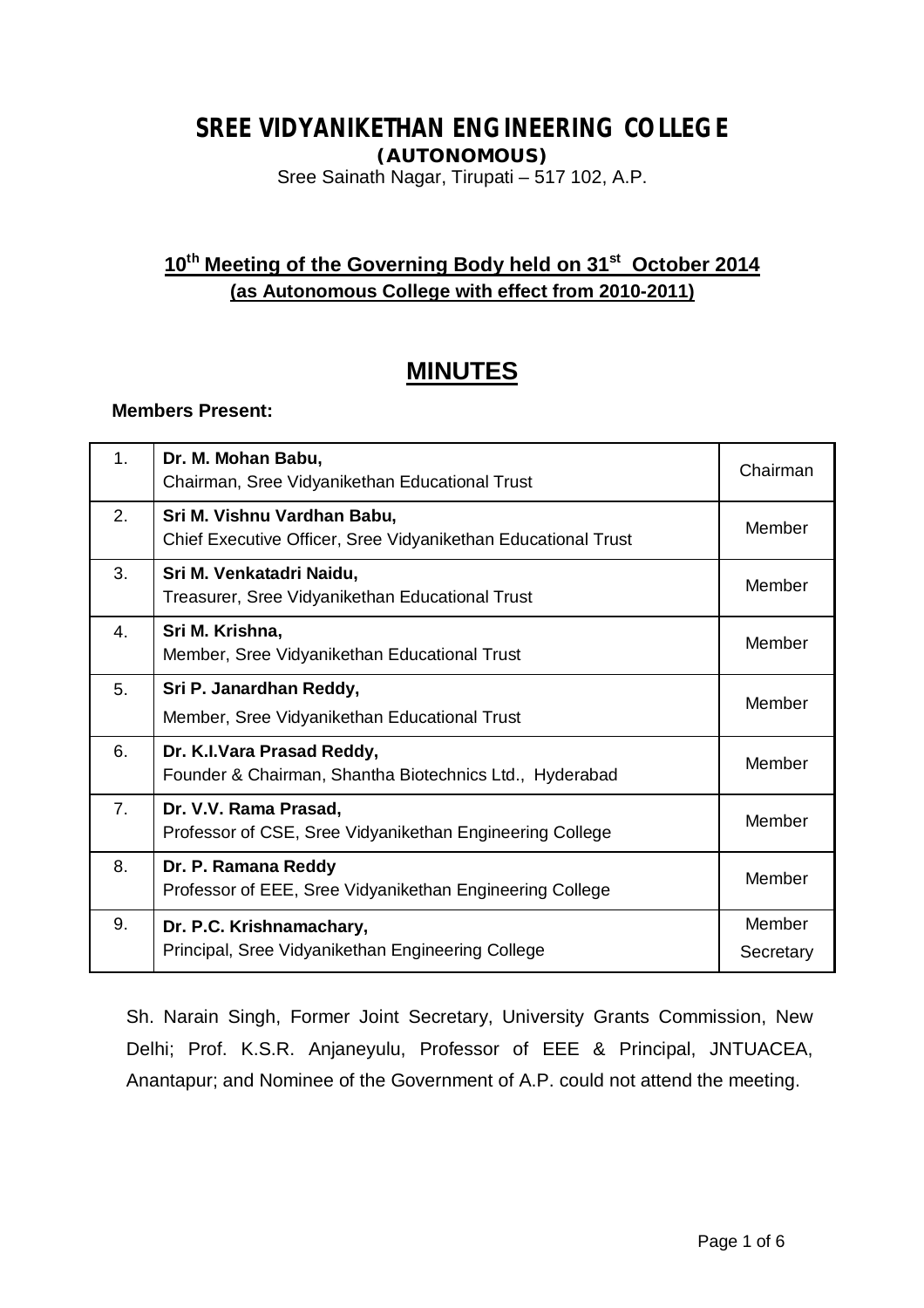# **1.0 Action Taken Report on Minutes of 9 th Governing Body Meeting held on 07th June, 2014**

Principal apprised the members that the  $9<sup>th</sup>$  meeting of the Governing Body was held on 07-06-2014. In accordance with the resolutions made, Members resolved that the Action Taken Report be recorded.

# **2.0 Report of the Principal on the activities during the period June-October, 2014**

# **2.1 Approved Intake and Admissions:**

Members congratulated the Management and the Principal on the admissions made for all branches of B.Tech/MCA/Diploma courses commensurate with the sanctioned intake for the academic year 2014- 2015.

# **2.2 Academic Performance of Students**

Members conveyed their happiness and congratulated the students (2014 outgoing batches of B.Tech., M.Tech. and MCA) for their exemplary performance in the examinations.

# **2.4 Special Events**

Members appreciated the arrangements made for conducting / organizing various student activities – curricular, co-curricular and extra-curricular activities - and suggested that the same efforts may be continued.

3<sup>rd</sup> Graduation Day and Teachers Day were celebrated in a grand manner on 05<sup>th</sup> July and 05<sup>th</sup> September, 2014 respectively.

The members witnessed the programs of Mohana Mantra, a mega Techno-Cultural Fest and lauded the efforts of the organizers in organizing the events.

# **2.5 Student Support**

Members have taken note of the existing financial support and assistance to the students through:

- Tuition Fee reimbursement from Welfare Departments
- TEQIP-II Teaching Assistantships

The members suggested that the Management should take immediate steps to get the balance of Tuition Fee reimbursement for the academic year 2013-14.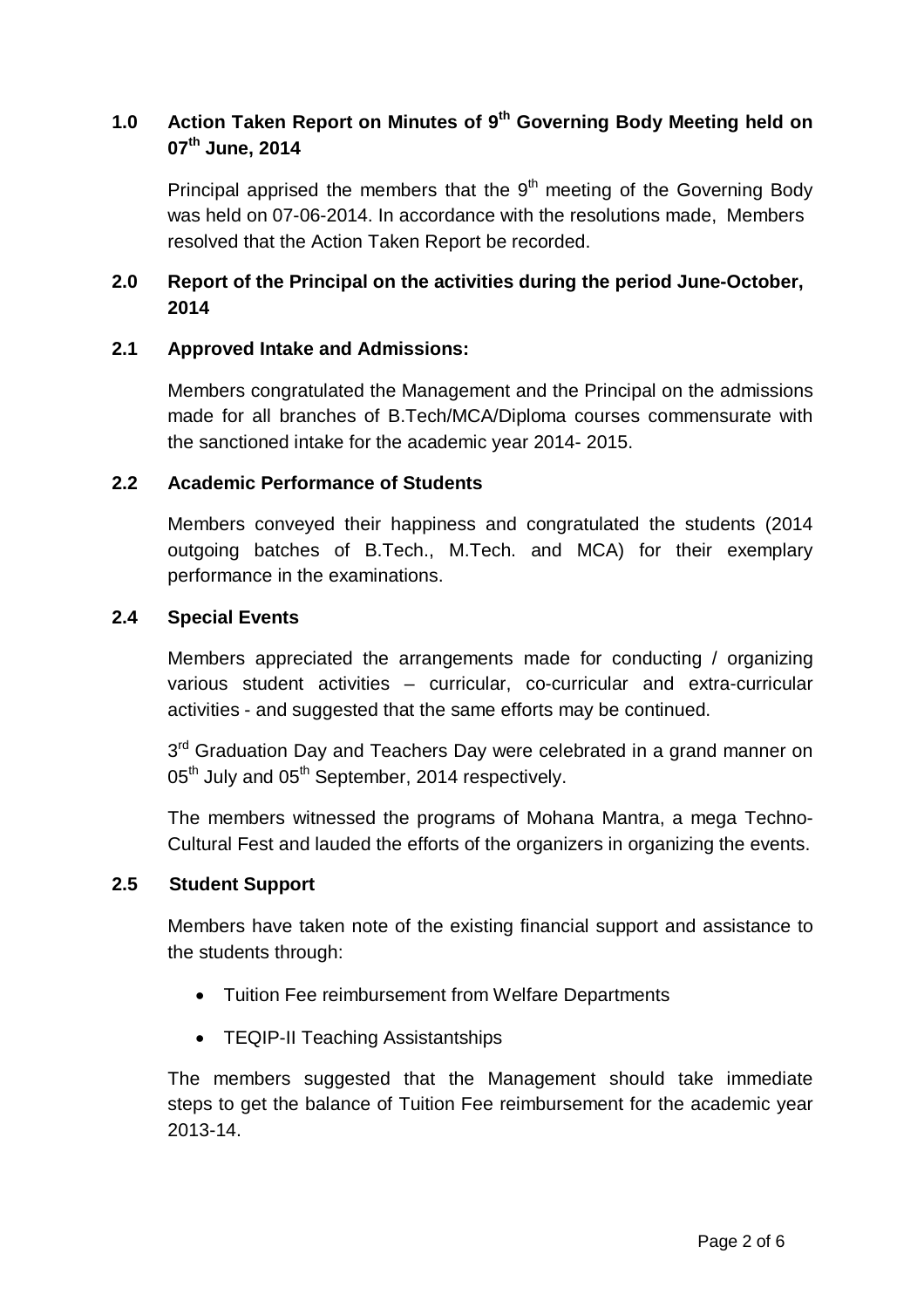# **2.5.3 Placement and Training:**

Members congratulated the College Management and the Principal on their approach in implementing student training programmes. They also appreciated the efforts made for bringing Industry and Corporate to the campus and providing placements to the students of 2015 passing out batch. The members advised that the same spirit may be continued for improving students' placements.

# **3.0 NBA**

The members advised the Management and the Principal to prepare the required documentation meticulously for the proposed visit of NBA Expert Team slated for 26-28, December, 2014.

#### **4.0 Research**

The members expressed satisfaction over the activities carried out in College. They advised the College authorities to explore further the possibilities of seeking more funding from different agencies.

#### **5.0 TEQIP- II**

Members noted the progress of the TEQIP-II project implementation and project activities in the Institution. They appreciated the efforts of the Principal, Deans, HoDs and Faculty, Staff and Students of the Institution in implementation of the project activities and also expressed their happiness over the timely completion of the Performance audit, Data audit and Statutory Finance audit

# **Approvals:**

# **The members approved the following:**

- 1. Latest & revised Hand book for Mentors, Performance and Data Auditors endorsed by NPIU was received from SPFU, AP.
- 2. Guidelines for International Travel under TEQIP-II was revised by NPIU and endorsed by MHRD, Government of India vide letter dated 23<sup>rd</sup> September, 2014.
- 3. The request made to NPIU to rectify/correct the status of NBA Accreditation of the Programs being offered by the Institution as one of KPIs, sent to NPIU regarding NBA status. (Letter no. SVEC/TEQIP- $II/2014-15$ , dated 17.09.2014, and mail dated:  $27<sup>th</sup>$  September, 2014).
- 4. Good Governance Website up dates.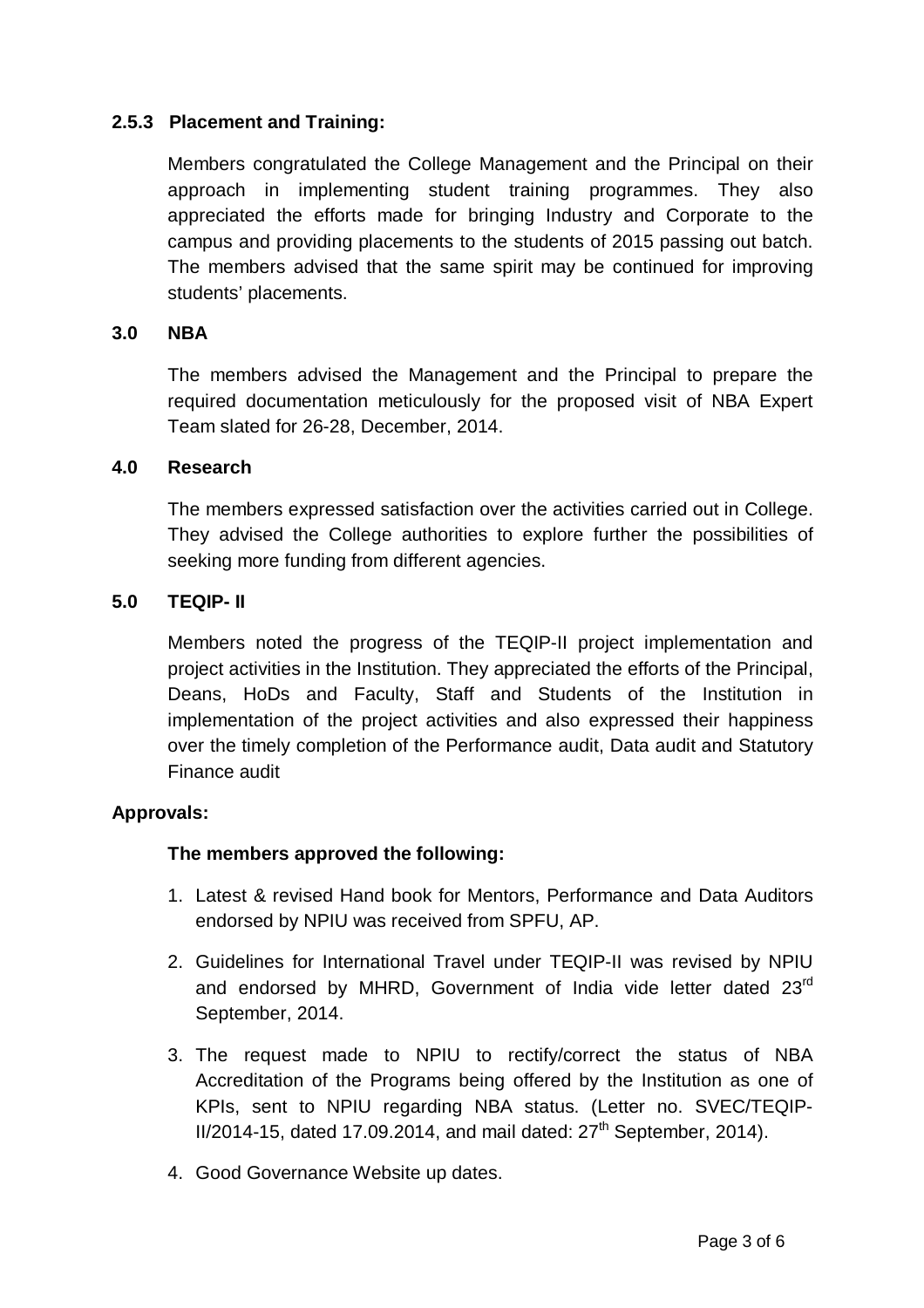- 5. Soft copy of Hand book for Mentors and performance auditors.
- 6. Completion status of Internal, Statutory Finance Audit and Data & Performance Audits was sent to SPFU. AP on 28<sup>th</sup> August, 2014.
- 7. Revisions/Modifications in procurement plan as per the instructions of SPFU, AP and NPIU on PMSS.
- 8. The Principal, SVEC is authorized to incur expenditure of such project activities whose expenditure may exceed the permissible limits wherever necessary. However, such expenditure details shall be brought to the notice of Members of BoG at the next immediate BoG meeting for approval.

# **6.0 Ratifications:**

The members ratified the following:

- 1. Management letter submitted by the Principal, SVEC to Sagar Associates regarding Statutory Finance Audit observations of TEQIP-II. In this regard, ineligible amount of Rs. 6, 68, 714/- (Rs Six Lakh Sixty eight thousand seven hundred and fourteen only) and observations raised in the auditors preliminary report were ratified by the members of BoG.
- 2. A letter requesting NPIU to release  $4<sup>th</sup>$  Installment of project fund.
- 3. Activity-wise expenditure details for the months of May, June, July, August and September submitted to SPFU,AP.
- 4. Monthly Financial Management Reports (FMRs) for the months of May, June, July, August and September submitted to SPFU, AP and as per the instructions of Assistant Director (Finance), SPFU, AP, monthly FMR of July, 2014 re-submitted with changes in suggestions/modifications.
- 5. Bank Reconciliation Statements (BRS) for the months of May, June, July, August and September submitted to SPFU,AP.
- 6. Quarterly FMRs for the period  $1<sup>st</sup>$  April to  $30<sup>th</sup>$  June, 2014 and  $1<sup>st</sup>$  July to 30<sup>th</sup> September, 2014 submitted to SPFU, AP.
- 7. Financial Management Indicators (FMIs) for the period  $1<sup>st</sup>$  April to  $30<sup>th</sup>$ September, 2014 submitted to SPFU, AP.
- 8. e-FMR for the period  $1<sup>st</sup>$  April to  $30<sup>th</sup>$  September, 2014 as entered in e-FMR through TEQIP-MIS portal and hard copy of the same sent to SPFU, AP.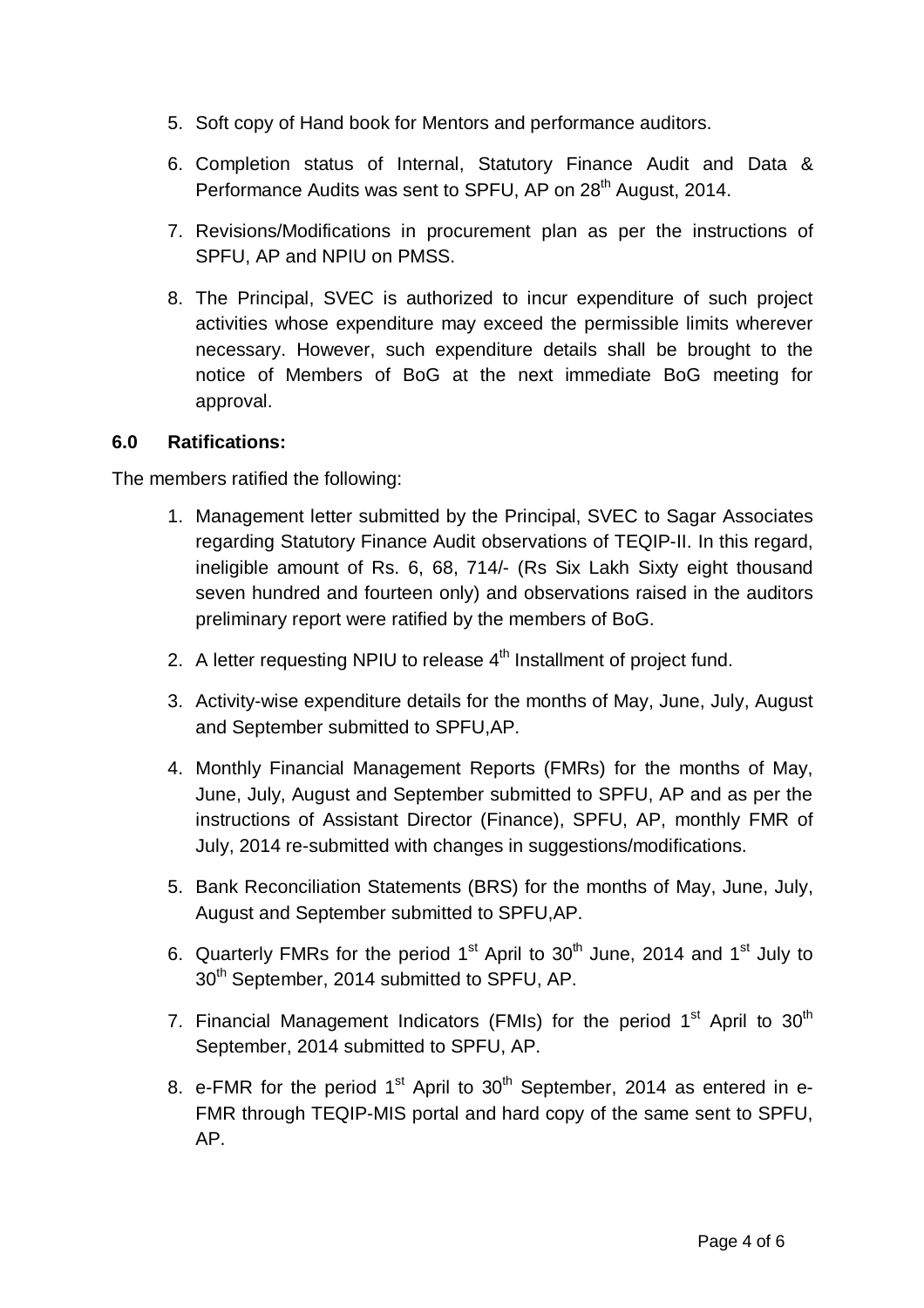- 9. In the light of extension of the Project by NPIU, an Action plan for the period of July, 2014 to December, 2016 submitted to NPIU and SPFU, AP.
- 10.A letter requesting release of  $4<sup>th</sup>$  Installment of the Project fund sent to NPIU through SPFU, AP.
- 11.Status of Key Performance Indicators (KPIs) of TEQIP-II project at the Institution submitted to NPIU and SPFU, AP.
- 12.'Information on Supporting Students' regarding remediation of weak learners sent to SPFU, AP.
- 13.Disclosure Management Framework (DMF) as per NPIU pro-forma submitted to NPIU and SPFU, AP.

Implementation of the circular received from the Director (Administration), Department of Personnel Training, Government of India regarding the relaxation of the rule of submission of Boarding passes to claim Travelling Allowance for Government officials/for personnel on Government duties.

- 14.Ratified expenditure incurred over and above the allocated amounts in the categories of 'Faculty and Staff Development', 'Institutional Reforms' and 'Academic Support to Weak Students' as provided in item no.6.14.
- 15.Actual expenses of TA and accommodation charges shall be paid for members of faculty and staff attending programs organized by CII, IIT, Hyderabad, KITE-QEEE and at other Institutions nominated by the Institution.

# **7.0 Proposals**

- 1. The Strategic Plan of the Institution proposed was thoroughly discussed and members approved the strategic plan for the period of 2014-2019. Also, advised the Principal to continuously monitor the implementation of the Plan.
- 2. A detailed project report on these items have to be developed and presented in the ensuing Governing Body meeting.
- 3. A risk assessment and management procedure may be developed and put up in the ensuing Governing Body meeting.
- 4. The Institution shall prepare to obtain accreditation by ABET in the next three years.
- 5. A comprehensive evaluation system of Head of Institution shall be evolved and proposed in the next Governing Body meeting.